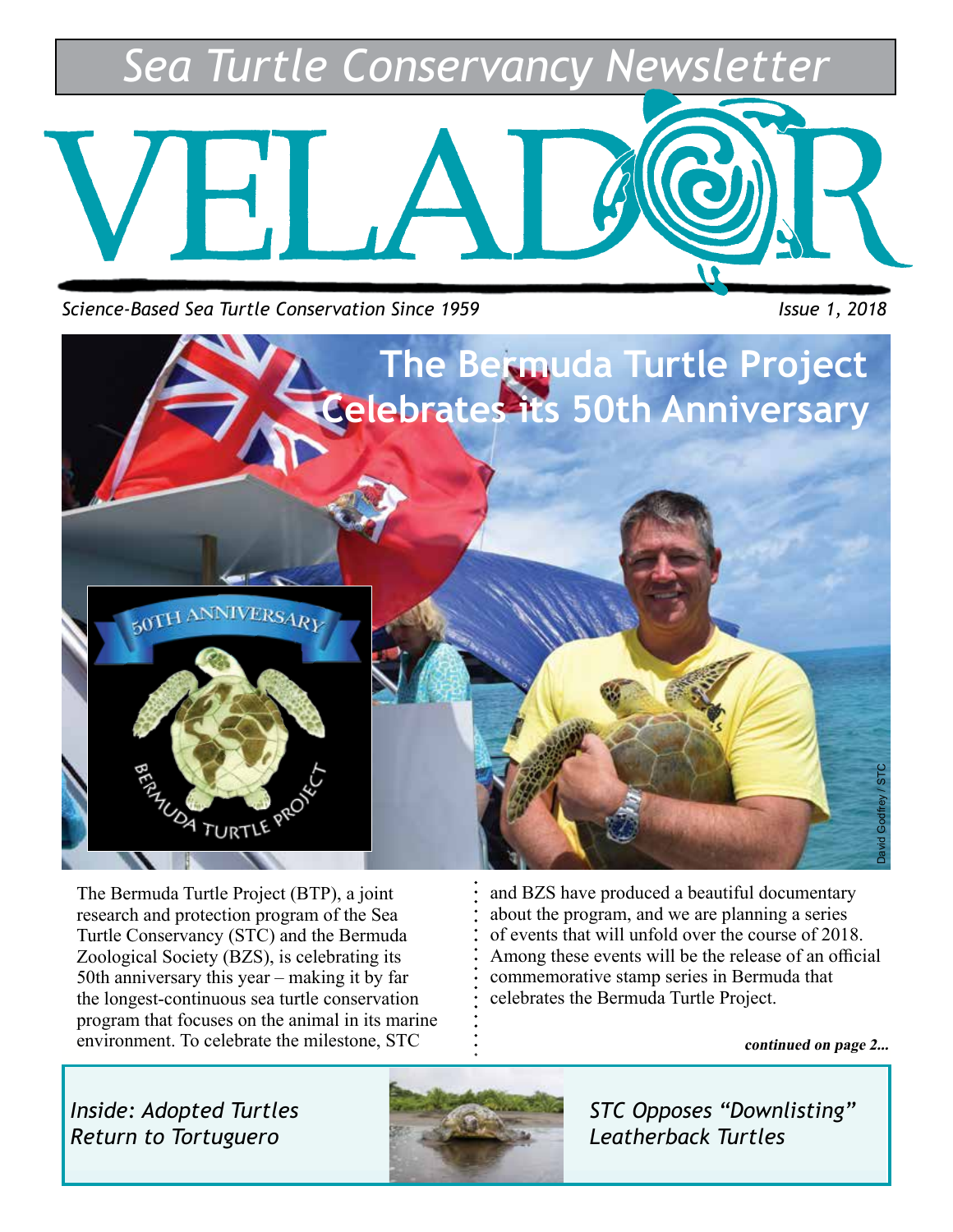### **... from cover**

As we reflect on the BTP's half century of work, it is appropriate to recall the roots of the program and draw attention to some of its many accomplishments so far. In the mid-1960s, Sea Turtle Conservancy (known then as the Caribbean Conservation Corporation) was carrying out its groundbreaking conservation program – Operation Green Turtle. The project was a unique conservation experiment set up by STC scientific founder Dr. Archie Carr and supported by the US Navy. The goal was to reestablish green turtle nesting colonies at beaches around the Caribbean where they had been wiped out to feed human demand for turtle meat. Although ultimately unsuccessful, It was a bold and unprecedented conservation strategy, and it laid the groundwork for what would grow into a global movement to protect sea turtles.



BTP in-water course participant.

One of the places where hatchling turtles were taken by the thousands for release was the small island nation of Bermuda. Caribbean in climate and appearance, Bermuda is actually southeast of Cape Hatteras, North Carolina. Old sailors' logs tell of great fleets of turtles in the waters around Bermuda as well as healthy nesting populations on the island. By 1620, the government was sufficiently concerned about the wanton exploitation of sea turtle resources to pass "*An Act Agaynst the Killinge of Ouer Young Tortoyses,*" which is the earliest known legislation regarding sea turtles anywhere in the world. Unfortunately, the law failed to halt the extirpation of the breeding colony, and by the 1920s

nesting by green turtles had ceased on the island. Thus, by the time Dr. Carr and the STC had been formed in 1959, the nesting population had been entirely wiped out in Bermuda and only immature green turtles were found to inhabit the island's extensive shallow-water habitats.

STC Board member and philanthropist Dr. Clay Frick, who owned a home in Bermuda (on what is now known as Frick Island) took a keen interest in the hatchling release program and in the little turtles found around the island. Dr. Frick and his family took up the cause to help recover Bermuda's turtles, assisting STC with the hatchling shipments from Costa Rica and launching what is now known as the Bermuda Turtle Project. The BTP was formally initiated in 1968 by Dr. Frick, in cooperation with the Bermuda Government. Since 1991, the project has been a collaborative effort of STC, BZS and Drs. Anne and Peter Meylan. Throughout its history, the program has received financial support from the Frick family. Work carried out under the BTP falls into three main project activities: 1) Gathering data about Bermuda's sea turtles; 2) training scientists; and 3) public education.

### VELADOR {bel.a.dor}

In Caribbean cultures, **Velador** translates as "one who stands vigil" —referring to turtle hunters who waited at night for turtles to come ashore. Now STC claims this title for its newsletter, and around the world STC's researchers and volunteers are replacing poachers as the new veladors. The **Velador** is published for Members and supporters of the nonprofit **Sea Turtle Conservancy**. STC is dedicated to the conservation of sea turtles through research, advocacy, education and protection of the habitats upon which they depend.

> Executive Director **David Godfrey**

Scientific Director **Dr. Roldán Valverde**

> **Controller Pat McCloskey**

Director of International Policy **Marydele Donnelly**

Technology & Research Biologist **Daniel Evans**

Coastal Policy Coordinator **Gary Appelson**

Membership Coordinator **Tyler Puckett**

Communications Coordinator **Lexie Beach**

> Office Manager **Kim Aslan**

Accounting Assistant **Laura Yudiski**

Biologist & Lighting Project Manager **Rick Herren**

Sea Turtle Lighting Supervisor **Rachel Tighe**

Development Coordinator & Lighting Specialist **Stacey Marquis**

BIC Community Stewardship Coordinator **Donna Lee Crawford**

> Panama Research Coordinator **Cristina Ordoñez**

Director, Costa Rica Operations **Roxana Silman**

Tortuguero Station Manager **Santiago Rabal**

Tortuguero Field Research Coordinator **Jaime Restrepo Machado**

Tortuguero Outreach Coordinator **Silvia Arriscado de la Llave**

Tortuguero Visitor Center Coordinator **Jimena Gutierrez-Lince**

Panama Assistant Research Coord. **Raúl García Varela**

Panama Education & Outreach Coord. **Guillermo Lopez Torrents**

**Sea Turtle Conservancy** 4424 NW 13th Street, Suite B-11 Gainesville, Florida 32609

Phone: (352) 373-6441 E-mail: stc@conserveturtles.org Website: www.conserveturtles.org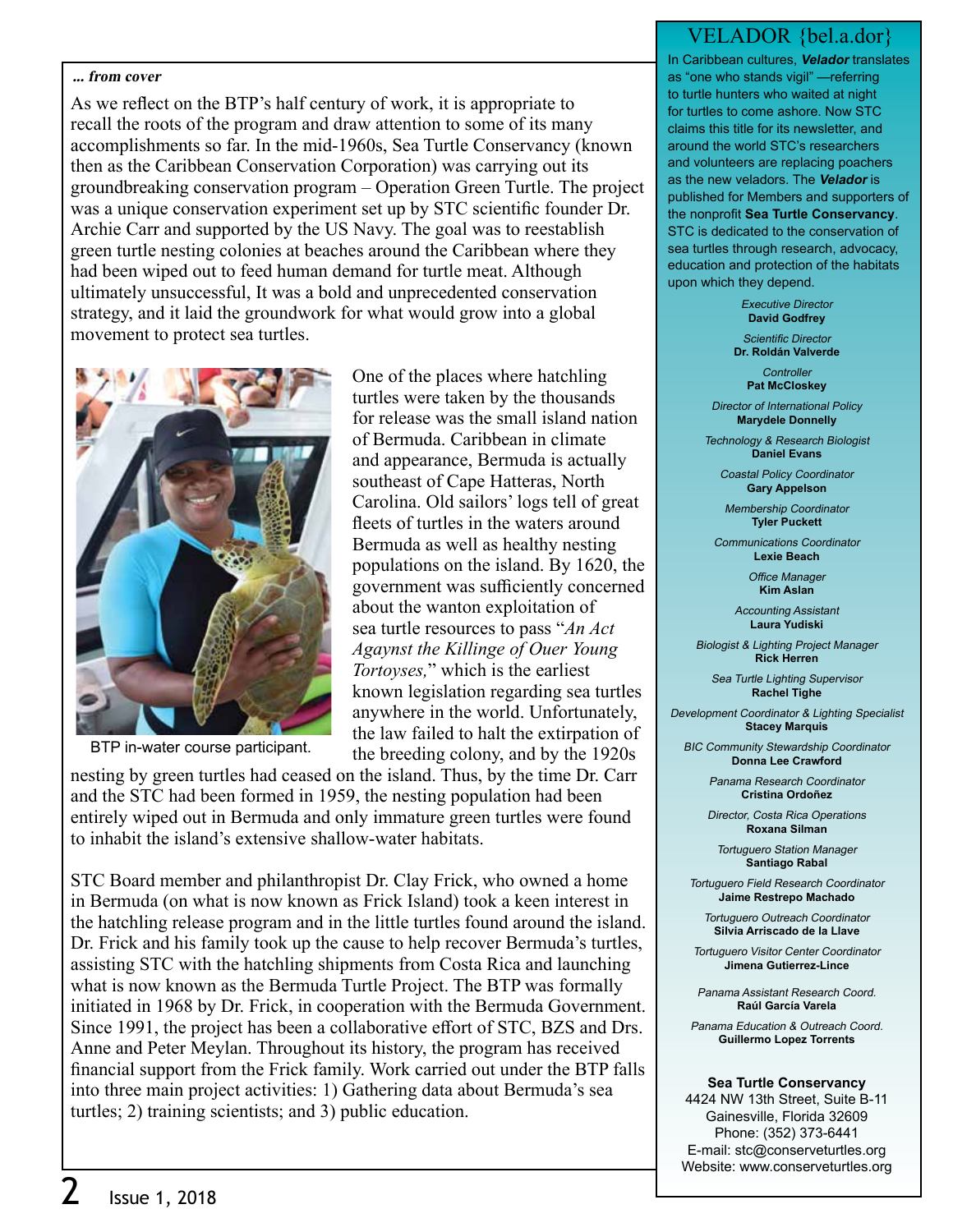The research efforts of the BTP are focused on filling in the information gaps on green turtle biology so that successful protection may be implemented. Bermuda is one of a few locations worldwide where postpelagic, immature green turtles occur in the complete absence of adults. It may be the best site in the world where green turtles of this age can be studied in their natural habitat. Whereas most studies of sea turtles take place on nesting beaches, Bermuda provides scientists and resource managers with a unique opportunity to study the little understood juvenile stage of the green turtle.



Dr. Clay Frick helps to weigh a young green turtle in Bermuda circa 1970.

In addition to the annual

research, every year since 1996 the BTP has offered an international in-water training course on sea turtle biology and conservation. It brings students and scientists from around the world to Bermuda to study the pelagic and juvenile phases of the marine turtle life cycle, turtle biology and conservation through observation of the animals in their marine habitat, necropsies, and a capture-tag-release study.

To date, about 4,000 individual green turtles and 140 hawksbills have been captured by the project, tagged and released so that information can be obtained on size structure of the population, genetic identity, sex ratios, growth rates, site fidelity, and migratory patterns. More than 1,000 recaptures have been made of tagged green turtles by the project in Bermudian waters, providing one of the best data sets in the world on growth rates and movements of free-ranging, immature green turtles. Green turtles tagged in Bermuda have been captured as far away as Florida, Cuba, Nicaragua and Venezuela; the long-distance tag returns are particularly important because they shed light on the migrations of the green turtles that grow up in Bermuda waters.

A recently-completed genetic survey carried out as part of the BTP found that green turtles growing

up in Bermuda come from several nesting beaches, including Florida, Costa Rica and northern South America – many of the places where STC carries out systematic nesting beach monitoring and conservation projects for adult green turtles.

Satellite tracking has revealed important information about the use of home ranges by green turtles in Bermuda. They appear to utilize a particular spot near coral reefs or rocks to sleep at night and then return to a main foraging ground during the day to graze on sea grasses, not unlike behavior observed in adult foraging

grounds such as the Miskito Coast of Nicaragua. At a certain point in their maturity, they depart Bermuda waters, often following a bee-line route, to join an adult turtle colony, where they likely remain for the duration of their lives, aside from bi-annual migrations to their natal beaches (where they were born) to mate and nest.

Over the last half century, the BTP has discovered nearly everything that is known about the biology and life history of Bermuda's sea turtles. In the process, the project has provided training for generations of sea turtle biologists and helped contribute to global sea turtle conservation efforts. The ongoing work to protect green turtles that reside in Bermuda during an important phase of their lives is helping recover this species in the Western Hemisphere. We hope STC members and supporters will join us in celebrating the Bermuda Turtle Project's 50th anniversary, and we invite you to watch our new documentary about the project, which will available through STC's website on March 23rd. That is the same date that the government of Bermuda will release a special stamp series commemorating the 50th Anniversary of the BTP.

**By David Godfrey** *STC Executive Director*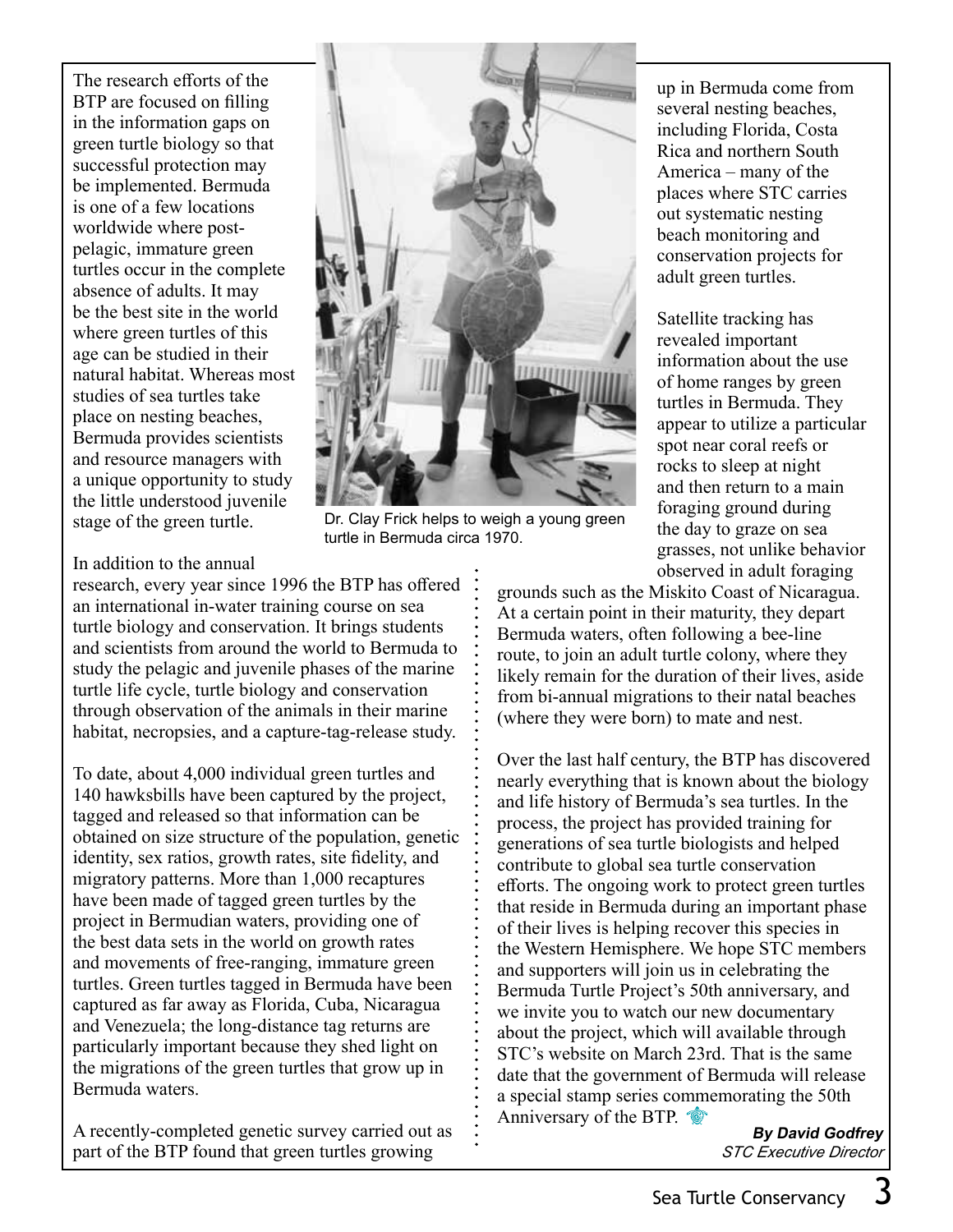## *Legislative Update*

## **STC Opposes Effort to Downlist Protections for Leatherback Turtles**

 Named for their unique shell composed of thin the furthest among all seven sea turtle species on millions of years, but they face a number of mostly Leatherback sea turtles are ancient, giant reptiles. rubbery skin, they can dive the deepest and travel earth. Leatherbacks have traveled the globe for human-caused threats to their survival and recovery.

One of the greatest threats they face is being accidentally caught by commercial fishing operations. When they are caught underwater in nets or on baited lines, they drown if they can't reach the surface for air. They can also sustain internal injuries from hooks or external injuries from entanglement, including strangulation or amputation. In October of last year, a New Jersey-based organization representing commercial fishing interests quietly introduced a federal petition to classify the NW Atlantic leatherback population as a distinct population and to change the status of this population under the Endangered Species Act from "endangered" to "threatened."

In the petition, the group asserts that the NW Atlantic leatherback population (including leatherbacks that nest in Florida, Costa Rica, and Panama) should be listed as "threatened" because it is "not currently at risk of extinction (i.e., endangered) due to its overall population size." But the scientific evidence submitted with the petition did not take into account data from 2014 and forward that disputes this claim. In Florida, leatherback nesting has decreased since





Figure 2. Panama Leatherback Nesting

2014, according to the Florida Fish and Wildlife Conservation Commission. In addition, over the last two decades, STC has documented a severe decline in leatherback nesting at Tortuguero, Costa Rica (see Figure 1). Furthermore, the nesting trend for this species at Chiriqui Beach, Panama, which had shown positive growth over a decade ago, actually shows a slight decline since 2005 (see Figure 2).

The future of leatherback sea turtles is also at risk due to climate change and global warming. Following a global trend, south Florida sea turtle hatchlings are becoming increasingly female due to warmer-than-average sand temperatures. Hot sand is also causing turtle embryos to overheat in their nests at STC's research sites in Panama, reducing the hatching success rate to less than 20 percent in many areas monitored by STC.

If this population of leatherback sea turtles is downgraded to "threatened," STC worries that commercial fisheries and other industries will take less care in reducing incidental "take," or the accidental killing of leatherback sea turtles, and federal authorities will be less focused on the urgency with which this species needs protection.

NOAA is accepting public comment on this petition. STC has submitted formal comments based on our own scientific data; however, anyone interested in sharing their opinion on the topic may do so online by visiting this site: *https:// www.regulations.gov/document?D=NOAA-NMFS-2017-0147-0001.* We hope STC members will urge the federal government to reject this petition and keep leatherback sea turtles listed as "endangered" so they benefit from full protection under the Endangered Species Act.

**By David Godfrey & Stacey Marquis**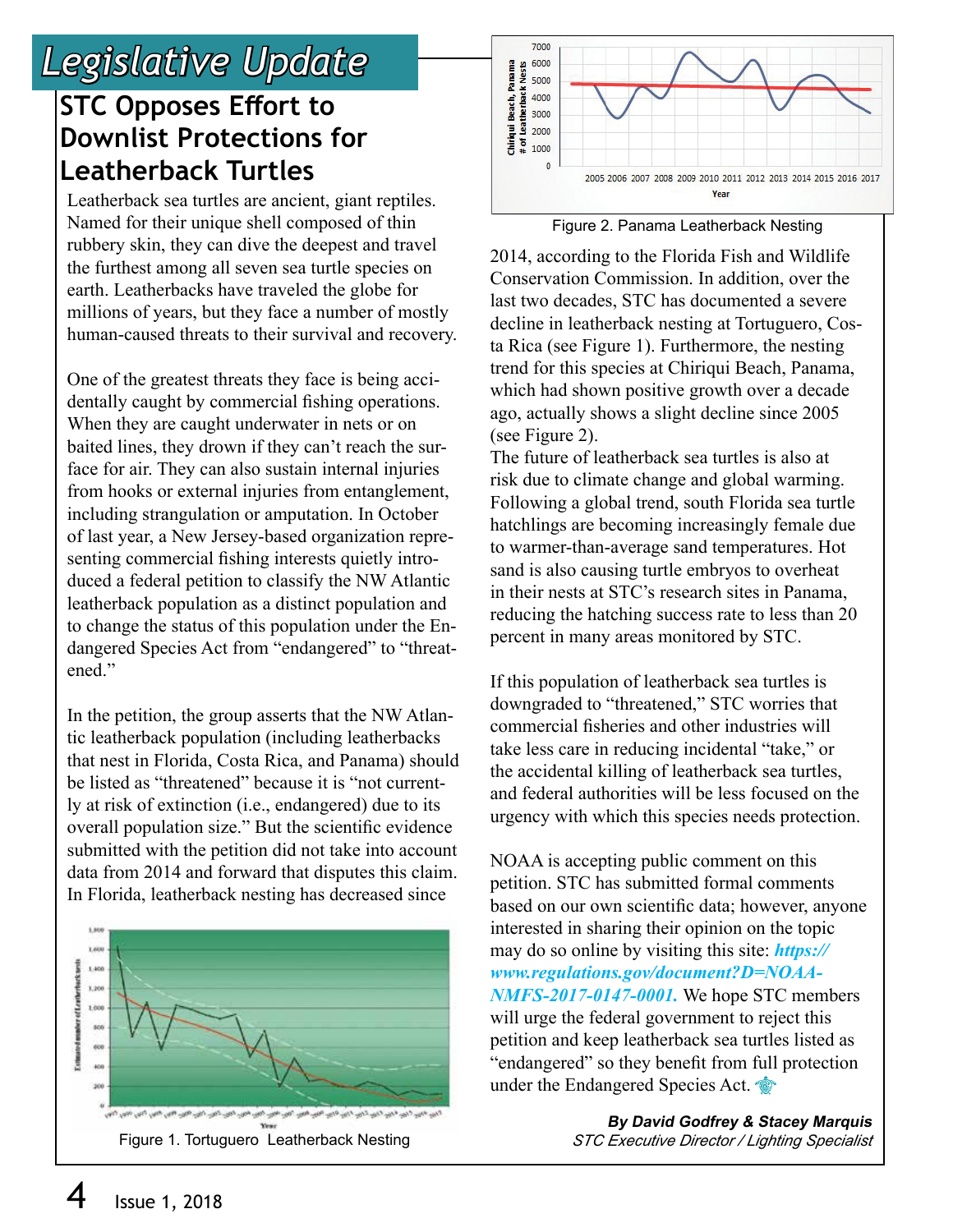# *Lighting Project Extension*

 an extension and additional funding to retrofit 26 original project period was from March 15, 2016 – to October 21, 2019. In addition, STC will continue and Escambia counties. The Sea Turtle Conservancy's (STC) lighting team received some exciting news during the holidays: Our lighting retrofit work in the Florida Panhandle has been extended until 2019! The National Fish and Wildlife Foundation (NFWF) awarded STC new properties with sea turtle friendly lighting. The August 31, 2018, and NFWF extended the project to retrofit properties in Bay, Okaloosa, Santa Rosa

Florida Fish and Wildlife Conservation Commission (FWC) recommended 11 of the 26 properties. The 11 properties are situated within a 1,000 foot buffer adjacent to publicly-owned conservation lands in the Florida Panhandle. In addition to the properties referred by FWC, STC identified15 new properties that are in need of retrofit. The properties are located on active sea turtle nesting beaches that are known to have exterior lights that contribute to sea turtle hatchling disorientation. Without the extension and additional funding, STC would not have been able to retrofit these properties.

In addition to having the means to retrofit more properties in our target region, NFWF approved  $\cdot$  **By Stacey Marquis** 



This photo of a marked nest in front of a property in Destin taken by STC demonstrates why our lighting retrofit program is needed.

STC to begin identifying properties with problematic lighting on the nesting beaches of Florida's southwest Gulf Coast. These beaches host the highest density of sea turtle nesting on U.S. beaches in the Gulf of Mexico. STC hopes to receive future funding for retrofits along Florida's southwest coast to darken these important nesting beaches and ultimately reduce disorientations in the region. For more information about STC's lighting program, visit *www.conserveturtles.org*.

*STC Lighting Specialist*



Adoptions Don't forget to adopt a turtle for all of those special occassions this Spring! For a donation of \$30 or more, your gift recipient will receive a personalized turtle adoption packet. You can name your own turtle or choose to follow one of our satellite tracked turtles. Want to make your gift extra special? Adopt a turtle at the \$55 level and receive our NEW sea turtle magnet set! Visit https://conserveturtles.

org/support-stc-join-stc-and-adopt-

*Easter- April 1, 2018 Endangered Species Day- May 18, 2018 Mother's Day- May 13, 2018 World Sea Turtle Day- June 16, 2018 Father's Day- June 17, 2018*

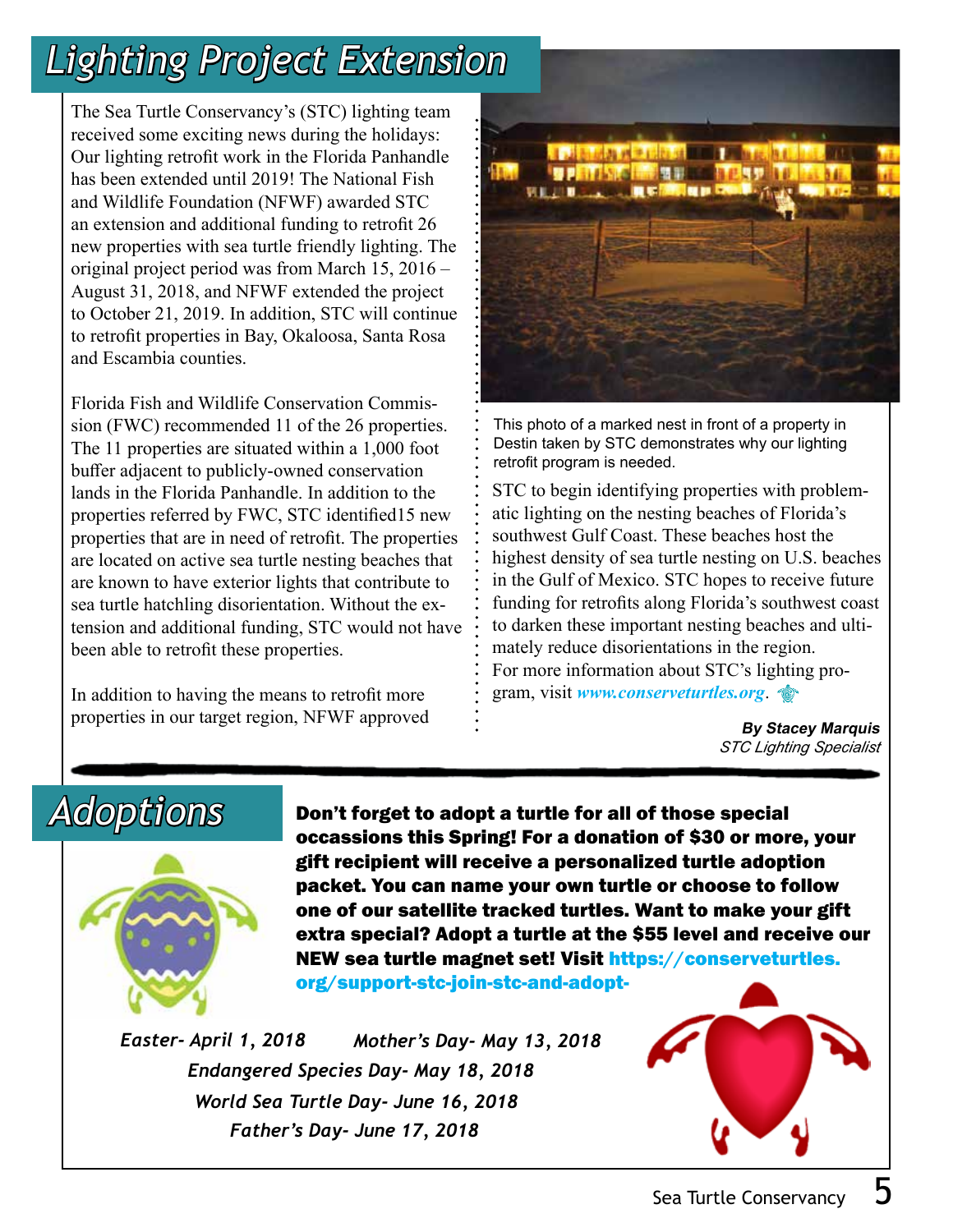## *Membership*

### **Adopted Turtles Return to Tortuguero**

Each year from July to September, Sea Turtle Conservancy researchers tag and collect data on green turtles that nest on the beaches of Tortuguero, Costa Rica. Many of these turtles are "adopted" by individuals or families in a symbolic show of support for STC's work. If a turtle that you or your family sponsored was observed on the beach during the 2017 nesting season, your name will appear in list below:

Jay and Beth Adams Adventures by Disney Lila Aguirre Elijah Alipaz Emily Arrighi Andrew Atwood Christine Auclair Kari Ayshford Lynda Badger Vannessa Bakman Fabio Banchero Gail Barney Mariette Batenburg Gabriella Battaglini Mary Kaye Bell Grant Betchel Jeanette Beutnagel Eva and Ance Bhowmick Cameryn Bingo Briana Bivens Ali Blizzard Annette Boehm Anna Bradford Quinton Bradshaw

Katie Brand Julia Brice Abby Brockmeyer Skye Brunt Matthew Buchanan Parker Burleson Ellery Burton Sierra Bustya Cactus Tour Mariana Castro Araya Kenneth Cheung Chelsea Cho Sharron Cobb Samantha Collins Harmony Cook-Theriault Kim and Glenn Counts Emily Crago Alice de Jong Leon Deller Ann DeMarais Nadine Dentice Samuel DePrimo Dehina Diem Zach & Nomi Dietsch



Donora Dingman Katie Doing Andrea Dougall James Douglas Lorenzo Dube-Forslend Herve Duelouy Barb Dukes Meredith Eiden Kathy England Jolene Ernst Lopez Family Raegan & Mackenzie Fasig Susan Faust Norah Findley Peter Firlotte Mara & Scott Fisher Fox Group Jan & Mike Francis Teri Fuller Charlie Fultz Christopher Gaita Josie Gardiner Warren, Connor and Dyllan Garratt Lindsey Gathright Sylvia Gentner Alexandra Gibelli Madeline Goldbeck Peggy Gordon Jacob Gordon Betty Groh Sherly Haga Andrew Hall Belle Halpern Pamela Hamlin Butch & Allyn Hammel Bailie Hampton Gillian Henchy Abby Henry Katelyn Heyne Rylee Marie Hinton Emily Hoge Luke Holyfield Caroline Howard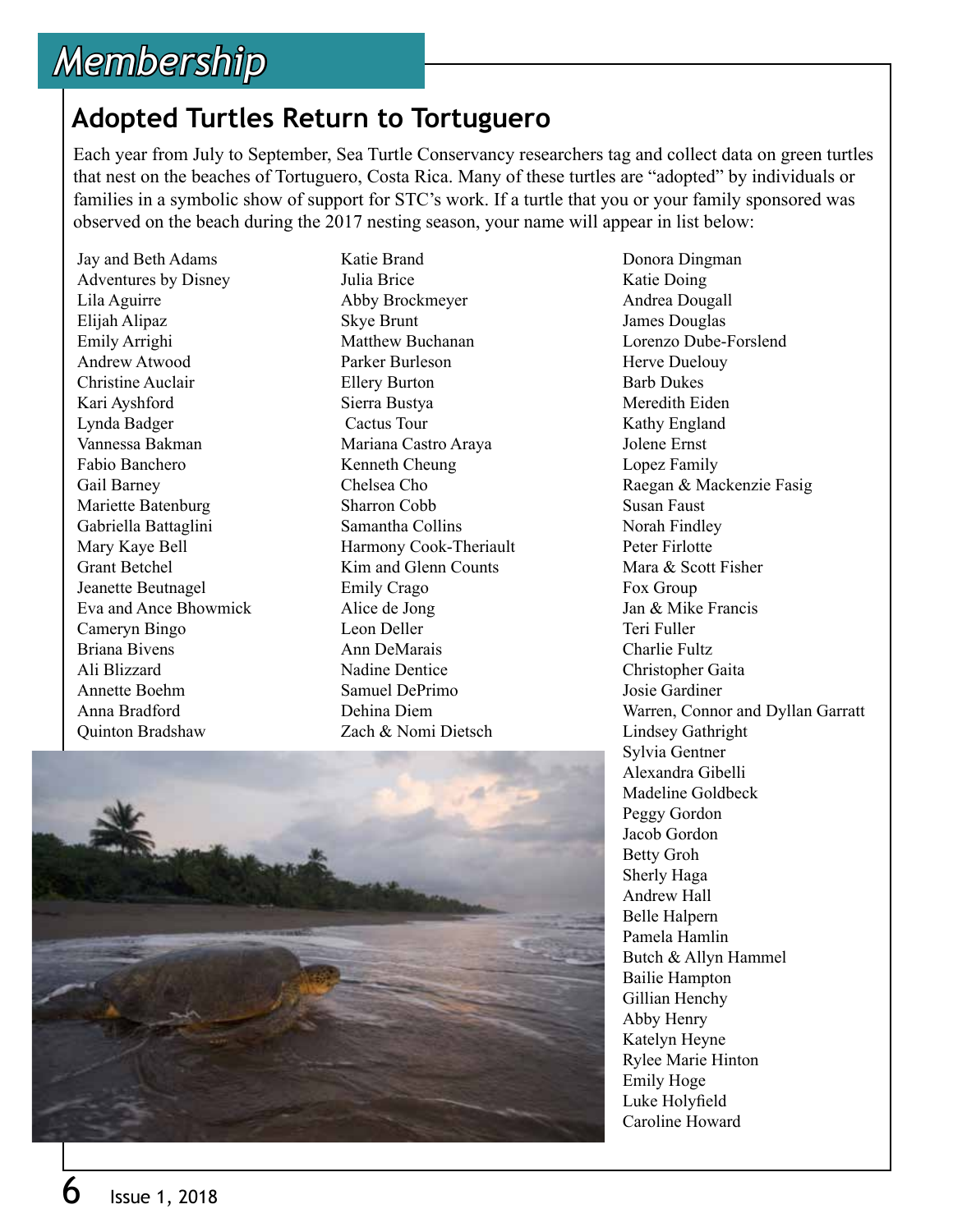Carel Iedema Scott Jacobson Toni Jaupaj Larry Jensen Denzel L. Johnson Amber Jones Christian Jongenotter Vickie Kane Unknown Katz Family Josh Keidaish Debbie Kellogg Maureen & Ed Kiely Lindsey Kiessling Beth King Dan and Barbara Kirby Kristina Koch Kimberly Konka Meike Koopmans David Kosnosky Sharon Kotsovos Karen La Vetter Rinie Lamers Debbie & Jennifer Larder Allison Lazerus Whitney Leininger Murry Levinter Laramie Lile Daniela Limon Ruiz Velasco Paulina Limon Ruiz Velasco Dennis Linder Elisa and Noah Lindquist Kathy Lipsky Robert & Mary Ann Lowe Noa and Bella Lubotzky/Drummond Ciara Madden Sandra Maier Jenny Mastantuono Marla McCaskey Steve McClain Dee McCollum Christina McCormack Rick & Dianne McCoy Rebecca McCrary Celia McMurri Sydney and Eli Melet Alexis Meyer Leslye & Mike Mize Gail & Tom Monesson/Donelan Sarah Moslowski

Joost Mous Albert Muehlberger Christina Napier Rachel Nelson Alexandra Nelson Lynn Nesbitt Julie Kijan Ngimat Matt Novotny Josh Obeiter Alexandra Oliva Collete Orwan Merrilee Osterhoudt Daniel Paccione Sasha Parsons Alejandra Partida Melanie Payne

Kristin and Stephen Russell Jensen Schmitt Jean Pierre Schreiber Phylicia Schroeder Jennifer Sechler Nathalie Seguinot Ann & Wayne Seifried Nancy June Sluiter Michael J. Smith Amber Smith Rhori Smith Jan Snider Nadine Sprague Melanie Stein du Pre David Strachan Mary Studer

Ariel Stukalin Katie Sturino Jon & Carol Sudman Jessica Tai Nancy Thoman Julie Thompson Blaise Tilton Mirjam Timmer The Towzey Family Shraddha Trehan Jada Usal Stephen Valentine PJ Van der Wilk J Van Geffen Fam Van Gelder Ana Maria Vargas

William, Millie & Bill Pease Nichole Pells Kate Phelps VJV 19/3 Group Lucy Vondraak

Walter Pieters Alina Poelzer Fernando Quintela Theresa Rajczi Trish Rea Eilene Recupero Bobbie Redmile Grayson ReVille Petra Tossan Ribb Pamela Rich Claudia Rieger Brian Roberts Barbara Rolnick Marissa and Victor Rortvedt Jeanine Rose Rachel Roth

Jaramillo Lissette Velez Garcia Jacqueline Vreesloijk Kezhinga Weinstein Hayley Wennberg Westmoreland Children's Center Amy Willson Marcia Wilson Dennis Wilson Gertie Wolf O'Bryan Worley Colin Yun Natalie Yung Hailey and Zia Yurchuck Nancy, Larry, William, & Chery Zurbrick Ann Zyglocke **to**